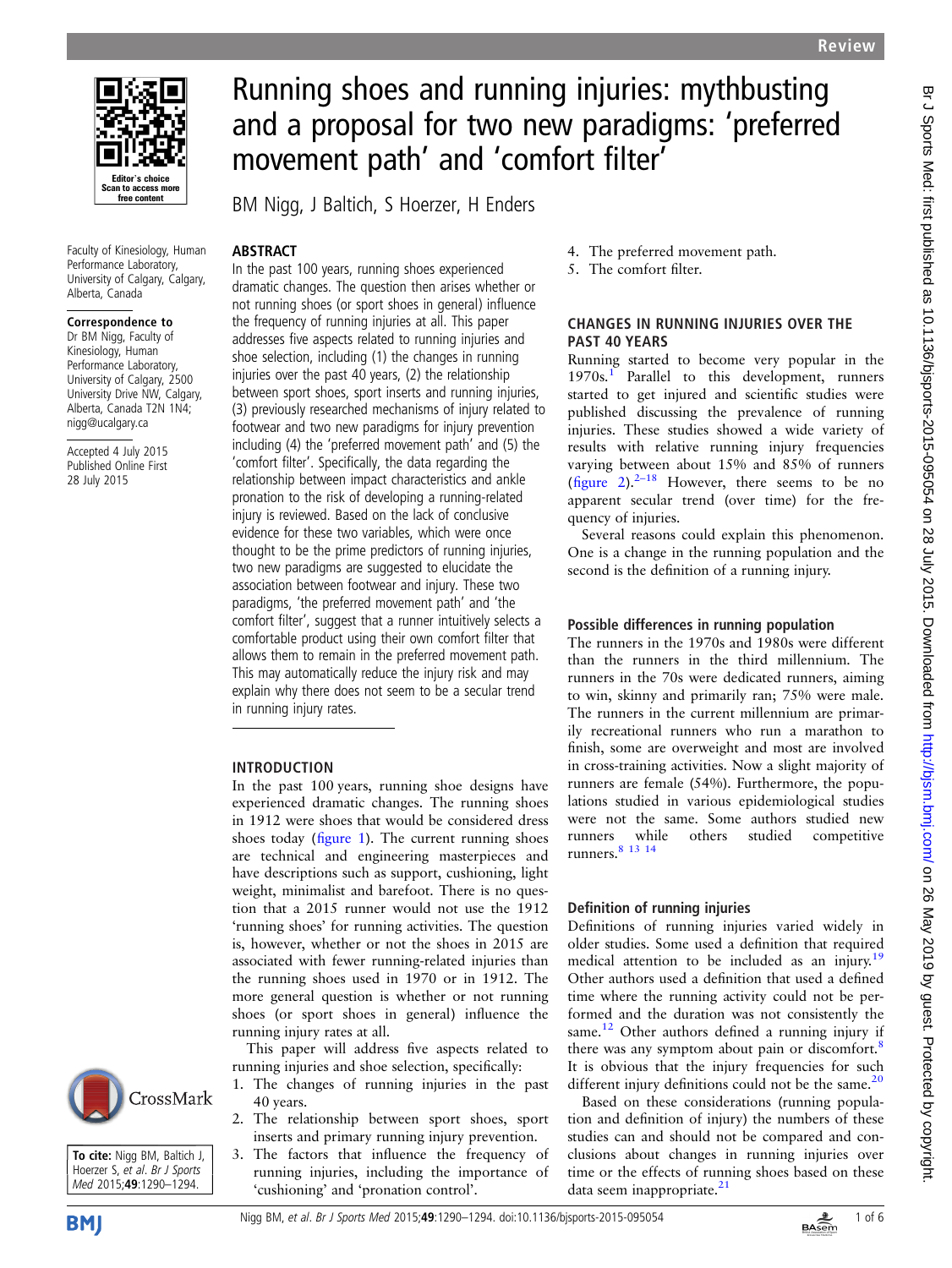<span id="page-1-0"></span>

Figure 1 Examples of running shoes in 1912, the Spalding running shoes (left) (adapted from<sup>69</sup> with permission from the author) and modern running shoes in 2014 (right) (with permission from New Balance Athletic Shoe, Inc and Mizuno Corporation).

#### SPORT SHOES AND SPORT INJURIES

The relationship between injury incidence and sport shoes has been at the centre of attention for several studies (table 1).

The publications summarised in table 1 illustrate several interesting points:

- 1. The direct effect of running shoes on running injuries was not addressed until  $2012<sup>22</sup>$  The earlier studies compared baseball, basketball, soccer and military shoes.
- 2. The only two studies that addressed cushioning as an injury prevention strategy<sup>[23 24](#page-4-0)</sup> did not show a significant decrease of the injury frequency when changing the midsole hardness.
- 3. Only one study compared two different running shoes with respect to running injuries.<sup>[25](#page-4-0)</sup> The difference in injury frequency between the two running shoes was about 200%. Thus, based on this study,  $2^5$  one can conclude that running shoes can affect injury frequencies substantially.

## SPORT INSERTS/ORTHOTICS AND SPORT INJURIES

Several studies addressed the association between injuries and shoe inserts or orthotics.<sup>[26](#page-4-0)–30</sup> Details from selected studies that showed significant differences between two insole conditions are summarised in [table 2](#page-2-0).

These studies suggest two major comments concerning the effect of orthotics/insoles on injuries, one related to the hardness and one related to comfort.



Figure 2 Summary for the frequency of running injuries based on studies from. $<sup>2</sup>$ </sup>

## Hardness

Contrary to the shoe sole results, where the studies analysing the effect of soft shoe soles did not show any significant differences, the insole studies came to a different conclusion: a softer shoe insole seems to reduce injuries in military shoes and (we speculate) probably also in running shoes.

#### Comfort

The study of Muendermann *et al.*<sup>[29](#page-4-0)</sup> contains information that seems important for the understanding of injury aetiology. They provided six different insoles (different with respect to arch, heel shape, material and elasticity) to a test group of 106 soldiers and asked them to assess the insoles with respect to

| <b>Table 1</b> Summary of the publications found discussing the                |
|--------------------------------------------------------------------------------|
| 3ssociation between injury frequencies and sport shoes. <sup>22-25 64-68</sup> |

|               |      | Shoe                      |                   |                    |                                                 |
|---------------|------|---------------------------|-------------------|--------------------|-------------------------------------------------|
| <b>Author</b> | Year | feature                   | <b>Activity</b>   | <b>Significant</b> | <b>Comments</b>                                 |
| Cameron       | 1973 | Swivel                    | Football          | Yes                | Idea<br>disappeared                             |
| Milgrom       | 1992 | Comfort                   | <b>Basketball</b> | Yes                | Military vs<br>basketball shoe                  |
| <b>Barret</b> | 1993 | High vs low<br>cut        | <b>Basketball</b> | <b>No</b>          |                                                 |
| Lambson       | 1996 | Cleat<br>position         | Soccer            | Yes                | <b>ACL</b> injuries                             |
| Meeuwisse     | 1998 | Shoe<br>construction      | <b>Basketball</b> | Yes                | Feet you wear<br>vs rest                        |
| Curtis        | 2008 | Cushioning                | <b>Basketball</b> | <b>No</b>          | Questionnaire<br>$(n=230)$                      |
| Knapik        | 2010 | Plantar<br>shape          | Military          | No                 | <b>Basic training</b><br>$(n=2676)$             |
| Goss          | 2012 | Barefoot vs<br>minimalist | Running           | Yes                | Self-reported<br>$(n=2157)$                     |
| Theisen       | 2014 | Cushioning                | Running           | No                 | Double blind<br>$(n=247)$                       |
| Ryan          | 2014 | Neutral vs<br>minimalist  | Running           | Yes                | <b>Nike Pegasus</b><br>vs Nike Free<br>$(n=99)$ |

The shoe feature column represents the shoe feature that varied between studied footwear conditions. ACL, anterior cruciate ligament.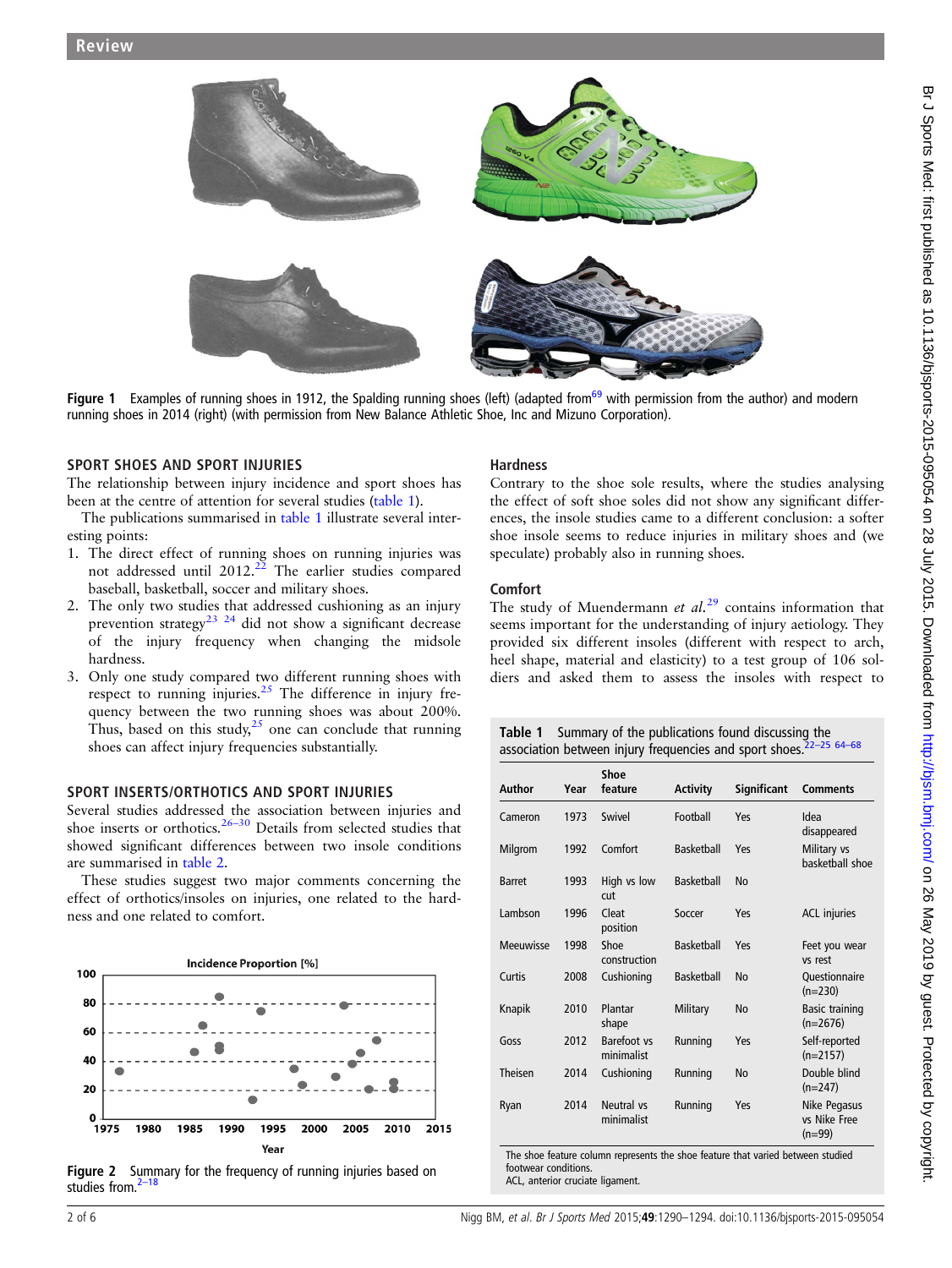<span id="page-2-0"></span>

| Table 2 Summary of selected studies addressing the association between insoles and injuries. 26-30 |      |                                                                                            |      |                                                                                               |  |  |
|----------------------------------------------------------------------------------------------------|------|--------------------------------------------------------------------------------------------|------|-----------------------------------------------------------------------------------------------|--|--|
| Author                                                                                             | Year | <b>Injury</b>                                                                              | Sign | <b>Comments</b>                                                                               |  |  |
| Milgrom et al                                                                                      | 1985 | Femoral stress fractures                                                                   | Yes  | Military. Military stress 'orthotic' insole                                                   |  |  |
| Schwellnus et al                                                                                   | 1990 | All stress fractures<br>$N_{rel}$ (test)=22.8%<br>$N_{rel}(control)=31.9\%$                | Yes  | Military. Running shoes with 'flat' insoles for physical training                             |  |  |
| Finestone et al                                                                                    | 1999 | Tibial stress fractures<br>$N_{rel}$ (test/soft)=10.7%<br>$N_{\text{rel}}$ (control)=27.0% | Yes  | Military. Soft 'biomechanical' orthoses                                                       |  |  |
| Muendermann et al                                                                                  | 2001 | Foot injuries<br>spec reduction 1.5-13.4%<br>General reduction 53%                         | Yes  | Military. Self-selected insoles. Comfort assessment important<br>for lower extremity injuries |  |  |
| Larsen et al                                                                                       | 2002 | Tibial stress fractures<br><b>Risk Ratio RR</b><br>$RR=0.7$ shin splints                   | Yes  | Military. Custom made 'biomechanical' insoles                                                 |  |  |

comfort. After this assessment, the members of the test group received their most comfortable insole and used it for the next 4 months. Injury frequencies were determined for the test group  $(n=106)$  and a control group  $(n=106)$  both exposed to the same military training. There were two very important results from this study:

- 1. From the six different insoles, five were selected as the most preferred (most comfortable) insole with about the same frequency.
- 2. The test group had 53% fewer lower-extremity injuries than the control group.

The only selection criterion for the insoles was the individual comfort. Thus it seems that comfort of insoles is an important factor for injuries. We propose that comfort is important for all movement-related injuries to the lower extremities.

#### PREDICTORS OF RUNNING INJURIES

Past studies have assessed extrinsic and intrinsic risk factors for running injuries. Extrinsic risk factors, or risk factors external to the runner, include weekly mileage and training, subject injury history and the training environment.<sup>[2 5 31 32](#page-4-0)</sup> A variety of intrinsic risk factors that are inherent to the runner have also been identified for running injury. The two most commonly studied variables that were thought to be associated with the development of running injuries were foot pronation and impact forces during heel–toe landing.

Foot pronation: Shoe inserts and orthotics had been used for many decades before the running boom in the 1970s. Foot pronation was one of the major variables discussed in the early pro-fessional literature of podiatrists.<sup>[33](#page-4-0)</sup> Consequently, when biomechanical research on running and running-related injuries started, pronation (or foot eversion) was considered an important variable for running shoe construction. Based on the existing (prerunning boom) literature it was assumed, without any epidemiological evidence, that foot pronation was one of the variables responsible for the development of running injuries.

Impact forces: Impact forces during sport activities were first discussed in the mid and late  $1970s$ .<sup>[34](#page-4-0)–39</sup> Without any epidemiological evidence, it was assumed that impact forces during running promote the running injury. Thus, it seems logical, that the running injury-related literature should be analysed with respect to the injury epidemiology of these variables.

# Impact forces appear to be unrelated to running injuries

A review of the publications that attempted to assess the association between vertical impact force peaks (fi[gure 3,](#page-3-0) top) and

vertical impact loading rate and running injuries (fi[gure 3,](#page-3-0) bottom) shows that there is no conclusive evidence that vertical impact forces are associated with running injury. The major reason for the fact that the results are not conclusive is the small sample sizes used in the cited studies. Among 15 studies, seven had a sample size below  $25, \frac{40-45}{ }$  $25, \frac{40-45}{ }$  $25, \frac{40-45}{ }$  seven had a sample size between  $25$  and  $100,^{46-52}$  $100,^{46-52}$  $100,^{46-52}$  and one had a sample size between 100 and  $150<sup>53</sup>$  $150<sup>53</sup>$  $150<sup>53</sup>$  While it is difficult to draw a conclusion regarding the influence of vertical loading rate on running injury frequency, it is interesting to note that as the study participant sample size increased, the relative frequency of running injuries decreased.

In addition to the lack of epidemiological support for impact as an important determinant of running injury there is also a functional concern. If higher impact peaks or loading rates were associated with running injuries one would expect runners who run faster have more impact-related injuries. However, there is no study or even anecdotal evidence that this is the case. Consequently, there is no supporting evidence that vertical impact peaks and/or vertical loading rates are variables that contribute to running injuries.

## Foot pronation (or foot eversion)

One finds a similar phenomenon when critically examining the variable foot pronation or foot eversion. Most studies have a rather small sample size and, consequently, the results for these studies are not conclusive. However, one study that has a large sample size. $54$  In this study, the foot position (foot inversion to eversion) was quantified for novice runners at the start of the data collection and running injuries were tracked for 1 year. The results are interesting result in that the injury frequency was lowest for the foot position between 7 and 10° pronated (everted; fi[gure 4](#page-3-0)). This group had significantly less injuries than all other groups. This result shows that a pronated (everted) foot position is, if anything, an advantage with respect to running injuries. Consequently, it is difficult to find supporting evidence that foot pronation (eversion) is a strong predictor of running injuries.

Consequently, there is no evidence that foot pronation (eversion) is a variable responsible for running injuries. This indicates that two variables that were thought to be the prime predictors of running injuries are not valid.

## THE PREFERRED MOVEMENT PATH

One of the most important running-related research projects of our University of Calgary research group was quantifying the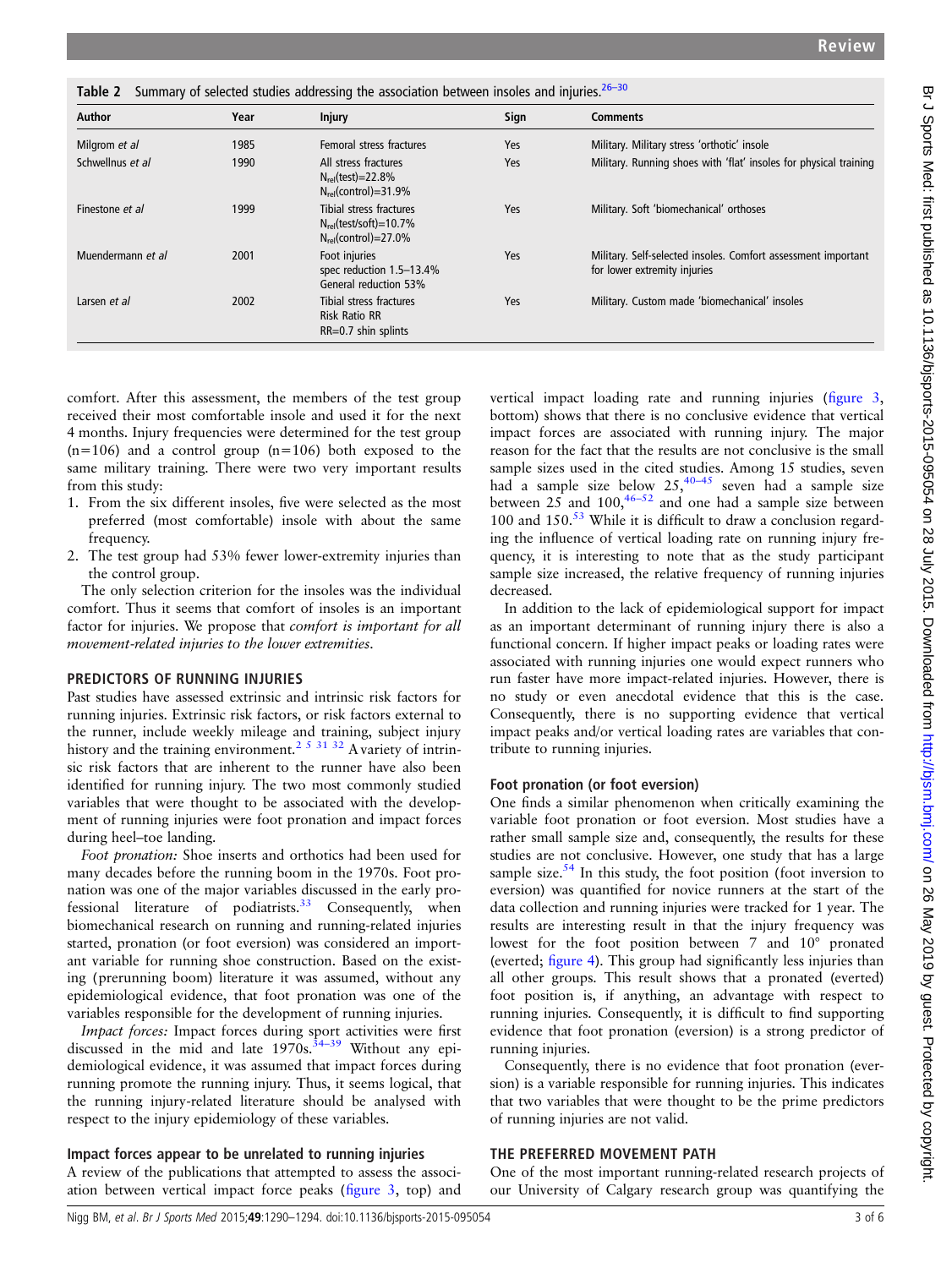$\mathbf 0$ 

 $-20$ 

 $-40$ 

-60

<span id="page-3-0"></span>

2000 2005 1995 2010 Year Figure 3 Illustration for the difference in vertical impact force peaks and injury frequencies (top) and vertical loading rates and running injury frequencies (bottom) based on studies addressing this question. The numbers beside the points indicate the number of subjects in these studies. The vertical loading rate results for Nigg 1997 were based on data of the unpublished Doctoral Thesis of A Bahlsen 1988 'The aetiology of running injuries: a longitudinal prospective study'.

Stefanyshyn et al. (83)

Nigg (131)

actual movement of the skeleton of the lower extremities and its changes as a result of footwear interventions.<sup>[55](#page-5-0)–59</sup> Prior studies (1975–1995) had addressed shoe/orthotic intervention questions used skin or shoe mounted markers. Our skeleton movement study used markers on bone pins screwed into the calcaneus, the tibia and the femur. Out of the many questions that were answered with this study, the two most importance in this context are:

- 1. What effect does changes in shoe or insert construction have on the skeletal movement during running?
- 2. What is the difference in skeletal movement between shod and barefoot running?

The results of the bone pin study were rather surprising. With changes in shoes and/or insoles, the changes in the actual path of movement of the calcaneus and the tibia were small and not systematic. Changes occurred primarily in the range of movement but not in the path of movement. These bone pin



Figure 4 Static foot position and running injuries per 1000 km based on a prospective study with 1854 subjects grouped arbitrarily into highly supinated, supinated, neutral, pronated and highly pronated runners (adapted from<sup>54</sup> with permission from the author).

results and the general results of many skin mounted marker studies $59-61$  $59-61$  that showed similar effects when changing the shoe conditions were the basis for a new paradigm, the paradigm of the 'preferred movement path'.

We proposed:<sup>[59 62](#page-5-0)</sup> The skeleton of an individual athlete attempts for a given task (eg, heel–toe running) to stay in the same movement path, the 'preferred movement path'.

Muscle activity is used to ensure that the skeleton stays in this path. It may be, however, that the amplitude of this path varies. For instance, when running barefoot, the initial dorsiflexion of the ankle joint is reduced. However, the actual movement path stays the same. (Note: The term 'preferred movement path' is a working term and may/should be improved). If this paradigm is correct, the definition of a 'good' running shoe may have to change. A 'good' running shoe would be a shoe that allows the skeleton to move in the 'preferred movement path'. A 'good' running shoe would, therefore, demand less muscle activity than a 'bad' running shoe to ensure that the skeleton moves in the correct path.

The assessment of whether or not a shoe supports the preferred movement path may be difficult. Since the paradigm states that the movement does not change, assessment of movement does not help in the assessment of this question. Any assessment of a shoe with respect to the preferred movement path paradigm using movement assessment is, therefore, per definition inappropriate. It is proposed that other indirect ways should be chosen to make such an assessment (eg, muscle activity, energy demand or others).

It is proposed that the 'preferred movement path' may be one paradigm that could replace the inappropriate paradigms of cushioning and pronation for the primary prevention of running injuries.

## COMFORT

Studies assessing comfort of shoe/insert conditions have shown that[:29](#page-4-0) [59 63](#page-5-0)

1. Different subjects select different shoe conditions as the most comfortable. There are different functional groups of athletes that need different construction features to feel comfortable in a shoe (eg, some subjects like a medial support, some like no medial support).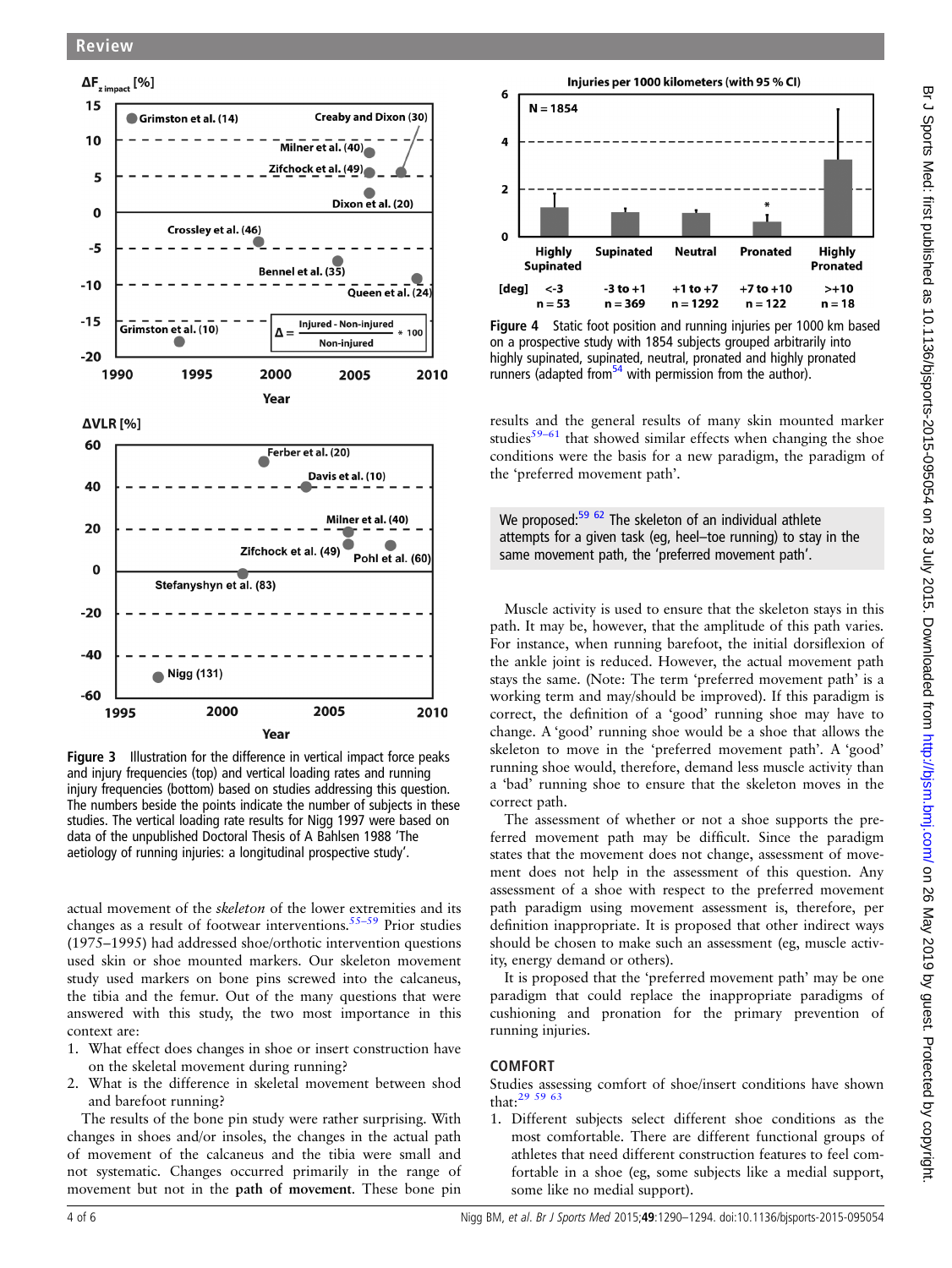- <span id="page-4-0"></span>2. Shoe conditions that are more comfortable are associated with a lower movement-related injury frequency than shoe conditions that are less comfortable.
- 3. Shoe conditions that are comfortable are associated with less oxygen consumption than shoe conditions that are less comfortable.

Comfort is difficult to define and to quantify. However, it seems that shoe comfort is important for running injuries as well as running performance.

We propose a new paradigm, the comfort filter paradigm as follows: When selecting a running shoe, an athlete selects a comfortable product using his/her own comfort filter. This automatically reduces the injury risk and may be a possible explanation for the fact that there does not seem to have been a trend in running injury frequencies over time.

Stated differently, it is not that footwear could not have an influence on running injuries. On the contrary, footwear does appear to influence the frequency of injuries since we already choose the most comfortable shoe and avoid uncomfortable and potentially harmful footwear.

# FINAL COMMENTS

We propose that the previous paradigms of 'cushioning' and 'pronation' should be replaced with the two new paradigms of 'preferred movement path' and 'comfort filter'. Both proposed paradigms need substantial new research with respect to definition, verification and quantification. However, it is suggested that they may improve insight into the mechanisms of running performance and running injuries.

# **Summary**

- ▸ The frequency of running injuries has not changed over the past 40 years.
- ▸ Little evidence for pronation and impact forces as risk factors despite being considered primary predictors of running injuries.
- Two new suggested paradigms for predicting running injury are the 'preferred movement path' and the 'comfort filter'.

# Competing interests None declared.

Provenance and peer review Not commissioned; externally peer reviewed.

# **REFERENCES**

- 1 Novacheck T. The biomechanics of running. [Gait Posture](http://dx.doi.org/10.1016/S0966-6362(97)00038-6) 1998;7:77-95.
- 2 Pollock ML, Gettman LR, Milesis CA, et al. Effects of frequency and duration of training on attrition and incidence of injury. Med Sci Sports 1977;9:31–6.
- 3 Jacobs SJ, Berson BL. Injuries to runners: a study of entrants to a 10,000 meter race. [Am J Sports Med](http://dx.doi.org/10.1177/036354658601400211) 1986;14:151–5.
- 4 Lysholm J, Wiklander J. Injuries in runners. [Am J Sports Med](http://dx.doi.org/10.1177/036354658701500213) 1987;15:168-71. 5 Bovens AM, Janssen GM, Vermeer HG, et al. Occurrence of running injuries in
- adults following a supervised training program. [Int J Sports Med](http://dx.doi.org/10.1055/s-2007-1024970) 1989;10:186-90. 6 Walter SD, Hart LE, McIntosh JM, et al. The Ontario cohort study of running-related injuries. [Arch Intern Med](http://dx.doi.org/10.1001/archinte.1989.00390110113025) 1989;149:2561-4.
- 7 Satterthwaite P, Norton R, Larmer P, et al. Risk factors for injuries and other health problems sustained in a marathon. [Br J Sports Med](http://dx.doi.org/10.1136/bjsm.33.1.22) 1999;33:22-6.
- 8 Taunton JE, Ryan MB, Clement DB, et al. A prospective study of running injuries: the Vancouver Sun Run "In Training" clinics. [Br J Sports Med](http://dx.doi.org/10.1136/bjsm.37.3.239) 2003;37:239-44.
- 9 Lun V, Meeuwisse WH, Stergiou P, et al. Relation between running injury and static lower limb alignment in recreational runners. [Br J Sports Med](http://dx.doi.org/10.1136/bjsm.2003.005488) 2004;38:576-80.
- 10 Rauh MJ, Koepsell TD, Rivara FP, et al. Epidemiology of musculoskeletal injuries among high school cross-country runners. [Am J Epidemiol](http://dx.doi.org/10.1093/aje/kwj022) 2006;163:151-9.
- 11 McKean KA, Manson NA, Stanish WD. Musculoskeletal injury in the masters runners. [Clin J Sport Med](http://dx.doi.org/10.1097/00042752-200603000-00011) 2006;16:149–54.
- 12 Buist I, Bredeweg SW, Lemmink KA, et al. The GRONORUN study: is a graded training program for novice runners effective in preventing running related injuries? Design of a Randomized Controlled Trial. [BMC Musculoskelet Disord](http://dx.doi.org/10.1186/1471-2474-8-24) 2007;8:1–8.
- Van Middelkoop M, Kolkman J, Van Ochten J, et al. Prevalence and incidence of lower extremity injuries in male marathon runners. [Scand J Med Sci Sports](http://dx.doi.org/10.1111/j.1600-0838.2007.00683.x) 2008;18:140–4.
- 14 Buist I, Bredeweg SW, Lemmink KA, et al. Predictors of running-related injuries in novice runners enrolled in a systematic training program: a prospective cohort study. Am [J Sports Med](http://dx.doi.org/10.1177/0363546509347985) 2010;38:273–80.
- 15 Buist I, Bredeweg SW, Bessem B, et al. Incidence and risk factors of running-related injuries during preparation for a 4-mile recreational running event. [Br J Sports Med](http://dx.doi.org/10.1136/bjsm.2007.044677) 2010;44:598–604.
- 16 Macera CA, Pate RR, Powell KE, et al. Predicting lower-extremity injuries among habitual runners. [Arch Intern Med](http://dx.doi.org/10.1001/archinte.1989.00390110117026) 1989;149:2565-8.
- 17 Jakobsen B, Krøner K, Schmidt SA, et al. Prevention of injuries in long-distance runners. [Knee Surg Sports Traumatol Arthrosc](http://dx.doi.org/10.1007/BF01845597) 1994;2:245–9.
- 18 Wen DY, Puffer JC, Schmalzried TP. Injuries in runners: a prospective study of alignment. [Clin J Sport Med](http://dx.doi.org/10.1097/00042752-199807000-00005) 1998;8:187-94.
- 19 Van Mechelen W, Hlobil H, Kemper HC, et al. Prevention of running injuries by warm-up, cool-down, and stretching exercises. [Am J Sports Med](http://dx.doi.org/10.1177/036354659302100513) 1993;21:711-19.
- 20 Bahr R. No injuries, but plenty of pain? On the methodology for recording overuse symptoms in sports. [Br J Sports Med](http://dx.doi.org/10.1136/bjsm.2009.066936) 2009;43:966-72.
- 21 Clarsen B, Bahr R. Matching the choice of injury/illness definition to study setting, purpose and design: one size does not fit all! [Br J Sports Med](http://dx.doi.org/10.1136/bjsports-2013-093297) 2014;48:510-12.
- 22 Goss DL, Gross MT. Relationships among self-reported shoe type, footstrike pattern, and injury incidence. US Army Med Dep J 2012;Oct-Dec:25–30.
- 23 Curtis CK, Laudner KG, McLoda TA, et al. The role of shoe design in ankle sprain rates among collegiate basketball players. [J Athl Train](http://dx.doi.org/10.4085/1062-6050-43.3.230) 2008;43:230-3.
- 24 Theisen D, Malisoux L, Genin J, et al. Influence of midsole hardness of standard cushioned shoes on running-related injury risk. [Br J Sports Med](http://dx.doi.org/10.1136/bjsports-2013-092613) 2014;48:371-6.
- 25 Ryan M, Elashi M, Newsham-West R, et al. Examining injury risk and pain perception in runners using minimalist footwear. [Br J Sports Med](http://dx.doi.org/10.1136/bjsports-2012-092061) 2014;48:1257–62.
- 26 Milgrom C, Giladi M, Kashtan H, et al. A prospective study of the effect of a shock-absorbing orthotic device on the incidence of stress fractures in military recruits. [Foot Ankle](http://dx.doi.org/10.1177/107110078500600209) 1985;6:101–4.
- 27 Schwellnus MP, Jordaan G, Noakes TD. Prevention of common overuse injuries by the use of shock absorbing insoles. A prospective study. [Am J Sports Med](http://dx.doi.org/10.1177/036354659001800614) 1990;18:636–41.
- 28 Finestone A, Giladi M, Elad H, et al. Prevention of stress fractures using custom biomechanical shoe orthoses. Clin Orthop Relat Res 1999;360:182–90.
- 29 Mündermann A, Stefanyshyn DJ, Nigg BM. Relationship between footwear comfort of shoe inserts and anthropometric and sensory factors. [Med Sci Sports Exerc](http://dx.doi.org/10.1097/00005768-200111000-00021) 2001;33:1939–45.
- 30 Larsen K, Weidich F, Leboeuf-Yde C. Can custom-made biomechanic shoe orthoses prevent problems in the back and lower extremities? A randomized, controlled intervention trial of 146 military conscripts. [J Manipulative Physiol Ther](http://dx.doi.org/10.1067/mmt.2002.124419) 2002;25:326–31.
- 31 Rudzki SJ. Injuries in Australian army recruits. Part I: decreased incidence and severity of injury seen with reduced running distance. Mil Med 1997;162:472-6.
- 32 Van Mechelen W. Running injuries. A review of the epidemiological literature. [Sports Med](http://dx.doi.org/10.2165/00007256-199214050-00004) 1992;14:320–35.
- 33 Rabl CRH. Orthopaedie des fusses. 2nd edn. Enke Verlag, 1946.
- 34 Unold E. Erschütterungsmessungen beim Gehen und Laufen auf verschiedenen Unterlagen mit verschiedenem Schuhwerk (Acceleration measurements during walking and running on various surfaces with different shoes). Jugend und Sport 1974;8:289–92.
- 35 Hort W. Ursachen, Klinik, Therapie und Prophylaxe der Schäden auf Leichtathletik-Kunststoffbahnen (Origin, clinics, therapy and prevention of injuries on artificial track and field sport surfaces). Leistungssport 1976;1:48–52.
- 36 Cavanagh PR, Lafortune MA. Ground reaction forces in distance running. *[J Biomech](http://dx.doi.org/10.1016/0021-9290(80)90033-0)* 1980;13:397–406.
- 37 Nigg BM, Luethi SM. Bewegungsanalyse beim Laufschuh (Movement analysis of running shoes). Sportwissenschaft 1980;3:309–20.
- 38 Segesser B, Nigg BM. Insertionstendinose am Schienbein, Achillodynie und Überlastungsfolgen am Fuss—Aetiologie, Biomechanik, therapeutische Möglichkeiten (Tibial insertion tendinoses, achillodynia and damage due to overuse of the foot—etiology, biomechanics, therapy). Orthopaede 1980;9:207–14.
- 39 Nigg BM, Neukomm PA, Unold E. Biomechanik und Sport (Biomechanics and Sport). Ortopaede 1974;3:140–7.
- 40 Grimston SK, Engsberg JR, Kloiber R, et al. Bone mass, external loads, and stress fractures in female runners. J Appl Biomech 1991;7:293–302.